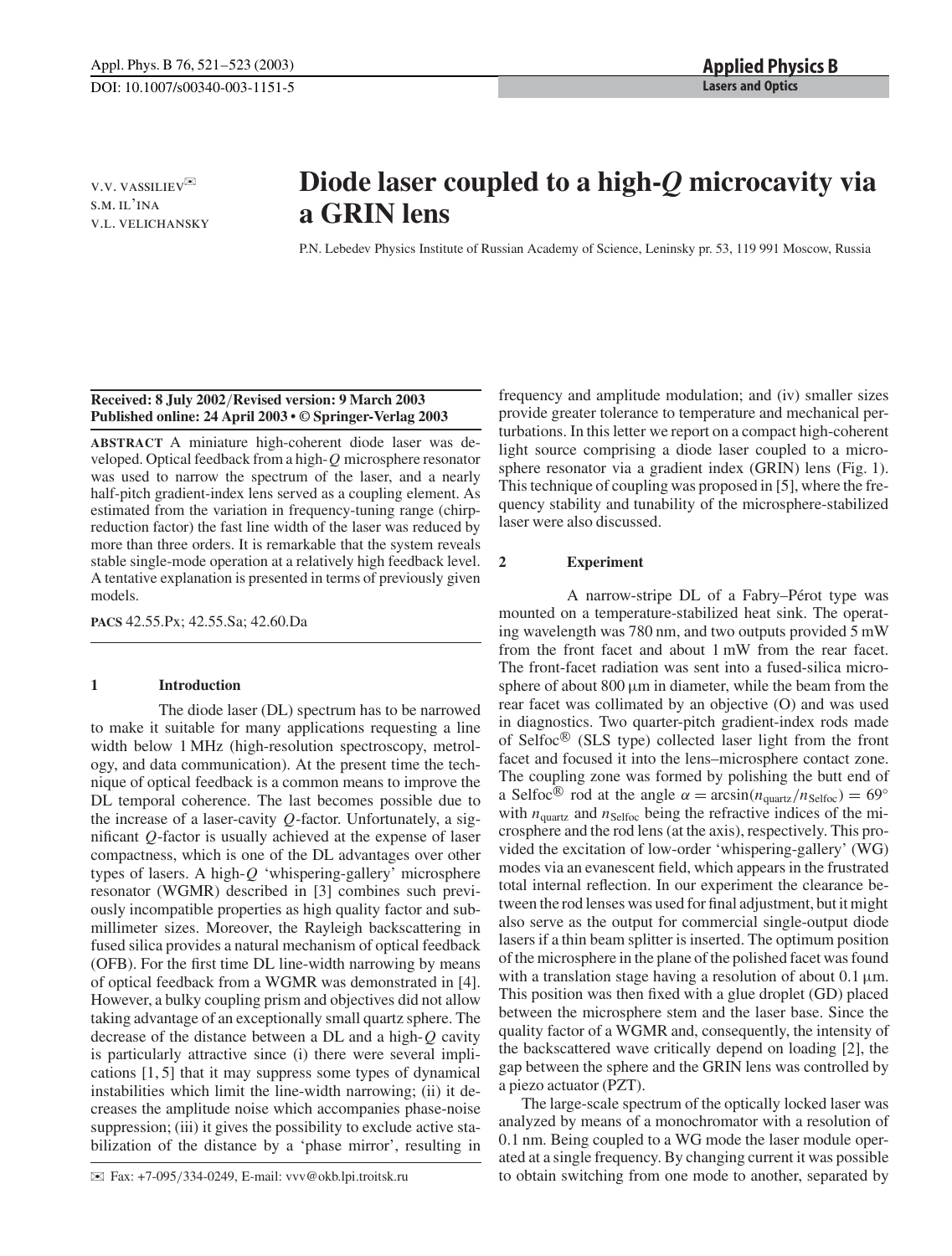

**FIGURE 1** Experimental set-up. O, objective; DL, diode laser; GRIN, a pair of quarter-pitch gradient-index lenses; WGMR, 'whispering-gallery' microsphere resonator; PZT, piezo actuator; GD, glue droplet

about 1 nm. The switching is governed by the temperature tuning of DL eigenmodes and their coincidence with different WG modes. It is facilitated by the initial multimode spectrum of a solitary DL.

Laser spectra were also monitored with a scanning confocal Fabry–Pérot cavity (CFP) having the resolution of 16 MHz. Figure 2 displays the spectra over several modes of the CFP for the free-running regime of a DL and for a DL locked to a WG mode. The free-running spectrum owing to multimode oscillation is so entangled that the free spectral range of the Fabry–Pérot cavity is hardly distinguishable (Fig. 2a). It becomes a pure single mode under OFB conditions, and the width of the recorded spectrum is resolutionlimited (Fig. 2b). Interestingly, the previous experiments on the line-width narrowing by means of an optical feedback from an external high- $Q$  cavity of the Fabry–Pérot type required single-mode operation of a solitary diode laser.

To estimate the laser line-width narrowing we measured the rate of frequency tuning with pumping current dν/d*I* for the free-running laser and the laser locked to a WG mode. The chirp-reduction factor was found to be  $S = (d\nu_0/dI)/(d\nu_{\text{WGMR}}/dI) \approx 35$ . Under the assumption of a uniform frequency distribution of the phase noise, the linewidth narrowing can be evaluated as  $S^2 \approx 1200$  [1, 2].

Figure 3 demonstrates the dependences of the DL output power on pumping current that is swept back and forth. The difference in the output power between the free-running laser (Fig. 3a) and the laser under optical feedback (Fig. 3b) amounts to a few tens of per cent of the initial value. Note that, in contrast to [5–7], we readily see an influence of the locking to the modes of the high-*Q* cavity in the direct output of the laser, not only in the transmission of the cavity used for the optical locking. Large, hysteresis-accompanied variations of power induced by optical feedback imply a relatively high feedback level. We estimate it (from relative change of power with feedback, threshold current, and differential efficiency) to be about 10−2. This feedback level is at least one order greater than those given in [5–7], where feedback efficiency was limited by perturbations of the single-mode regime by parasitic modes and/or enhanced relaxation oscillations.

#### **3 Discussion**

Here we compare the locking of a DL to the mode of a standard confocal cavity (via transmission resonance) and to the WG mode of the microsphere (via Rayleigh backscattering) and present a tentative explanation of the regime stability at a high feedback level. The chirp-reduction factor for zero detuning and optimum phase of the feedback is [1]:

$$
S = 1 + \varepsilon^{1/2} (1 + \alpha^2)^{1/2} (\gamma_{\text{DL}} / \gamma_0), \tag{1}
$$

where  $\varepsilon$  is the intensity feedback level,  $\alpha$  is the line-width enhancement factor, and  $\gamma_{\text{DL}}$  and  $\gamma_0$  are the line widths (FWHM) of the DL cavity and the microcavity, respectively. The linewidth narrowing for a given *S* depends on the type of noise: for white noise it is  $S^2$ , while for technical noise it is  $S[1]$ , 8]. The  $1/f$  noise can produce deviation from Lorentzian shape [7]. In any case the maximum line-width reduction increases with  $\varepsilon$  (for given values of  $\alpha$ ,  $\gamma_{\text{DL}}$ ,  $\gamma_0$ ). However, this feedback level is limited. According to [1] the stable regime



FIGURE 2 Transmission of a reference confocal Fabry–Pérot cavity for the free-running diode laser (a) and the laser under optical feedback (b). The cavity free spectral range is 240 MHz



**FIGURE 3** The oscillograms display power vs current dependences for the free-running laser (a) and the laser under optical feedback (b). The DL current is modulated with a symmetrical ramp. A hysteresis in the power level gives the asymmetry of the curve (b)